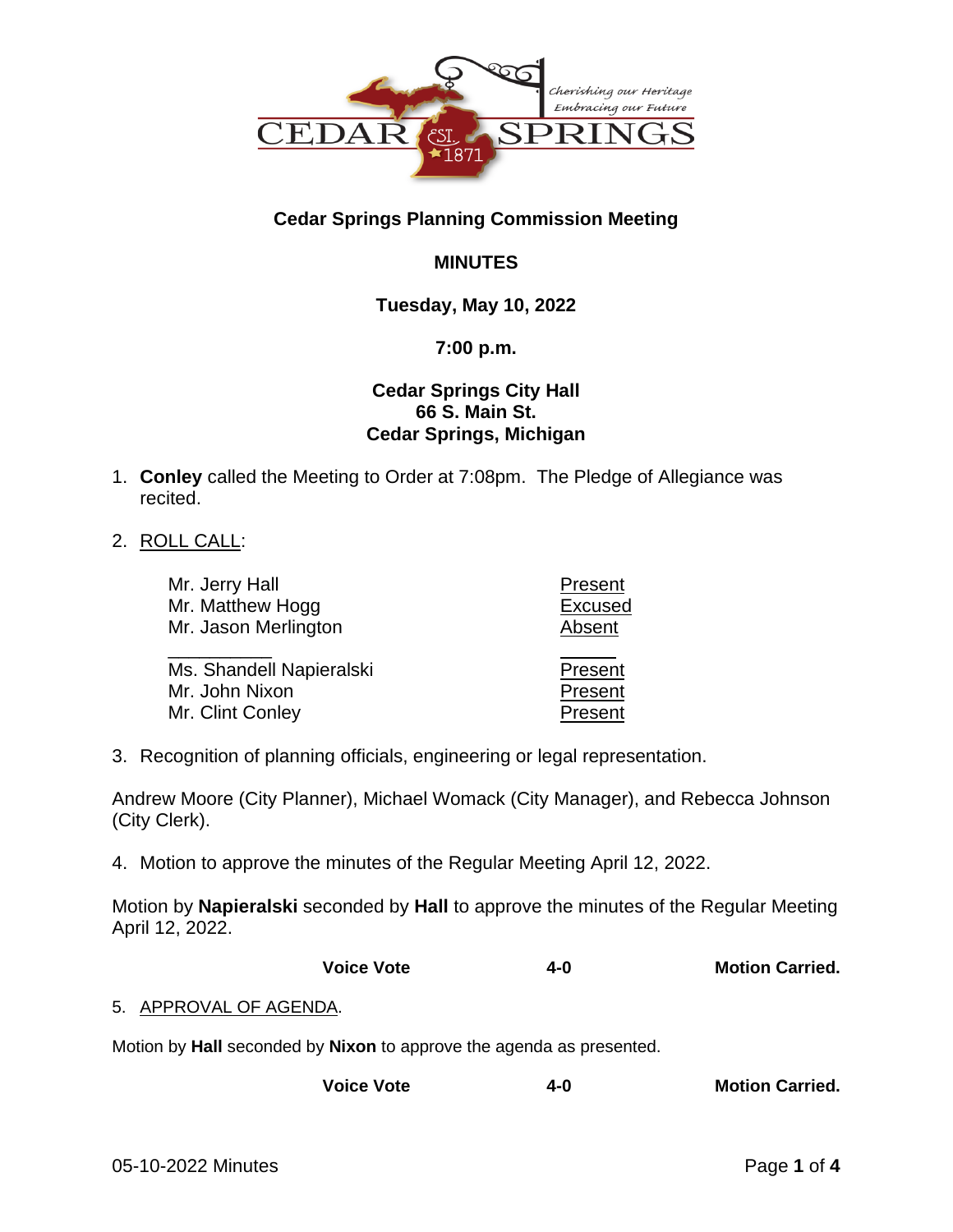## 6. PUBLIC COMMENTS.

*Those citizens wishing to speak on agenda and non-agenda items will be allowed a maximum of four minutes each to address their concerns. This is the only time during the meeting that citizens are allowed to address the Planning Commission. Please state your name and address for the record if you would like.*

None.

### 7. CONFLICTS OF INTEREST AND EX-PARTE COMMUNICATION INQUIRY.

None.

### 8. SCHEDULED PUBLIC HEARINGS.

- A. Public Hearing for An Ordinance To: Amend Chapter 32, Article VIII-Section 32-696 Uses-C Through E, Subpart (B) Churches Of The Code Of Ordinances For The City Of Cedar Springs. The proposed ordinance reduces the required lot size and amends parking requirements for Churches.
	- i. Motion to recommend approval of An Ordinance To: Amend Chapter 32, Article VIII-Section 32-696 Uses-C Through E, Subpart (B) Churches Of The Code Of Ordinances For The City Of Cedar Springs.

**Conley** opened the public hearing at 7:13pm.

Public Comment: **Craig Owens** thanked the Planning Commission for the tedious work that they do. He thinks the proposed changes will benefit the community.

**Conley** closed the public hearing at 7:14pm.

Motion by **Conley** seconded by **Nixon** to recommend approval of An Ordinance To Amend Chapter 32, Article VIII-Section 32-696 Uses-C Through E, Subpart (B) Churches Of The Code Of Ordinances For The City Of Cedar Springs With The Amendment To Subpart 5 "There Shall Be A Continuous Five-Foot Wide, ADA-Compliant Sidewalk That Connects An Off-Site Vehicle Parking Area To The Place Of Worship."

**Voice Vote 4-0 Motion Carried.**

#### 9. SITE PLAN REVIEWS.

None.

#### 10. OTHER BUSINESS.

- A. Discussion on sample Pool Ordinance
	- i) Sparta Pool Ordinance

**Nixon** expressed that he thought hot tubs should have fencing surrounding the unit. He wanted to specifically name hot tubs in the ordinance. **Moore** will check in the International Pool and Spa Code to see how hot tubs are addressed.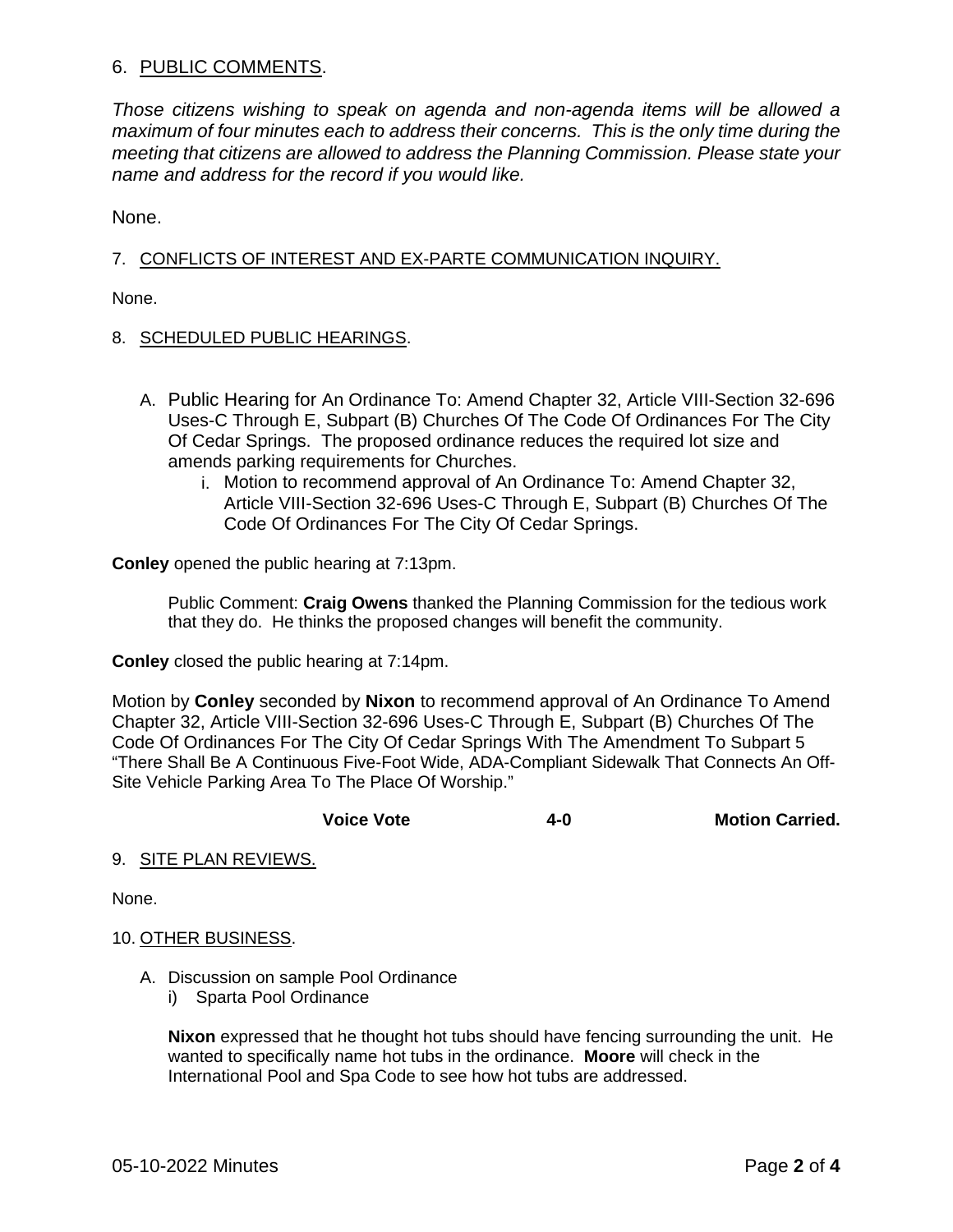Motion by **Hall** seconded by **Conley** to set a public hearing next month and bring back any modification and changes.

## **Voice Vote 4-0 Motion Carried.**

- B. Discussion on sample Industrial Building Façade Requirements Ordinance
	- i) CM Industrial Façade requirements draft

**Womack** would like to see a combination of the presented ordinance by Mr. Moore and the ordinance presented by the board. He would like to see subpart C from the board's proposed ordinance integrated in Mr. Moore's draft ordinance. **Moore** liked items C1 and C1 of the board's proposed ordinance. **Conley** would like to see some flexibility to bring alternatives to the board, but not so much so that every site plan comes to the Planning commission. He thought that the materials permitted in the Leighton ordinance may be too prohibitive. **Moore** thought it would be helpful to include some pictures in the ordinance to demonstrate the intent of the ordinance. He thought adding a couple sentences that dial in on the intent of the ordinance might be helpful in executing the ordinance in the future. **Nixon** would like to see the main focus of the ordinance to address the entrance facing facade, but the sides and rear could use pole barn steel. **Conley** agreed that they wanted to see the entrance of the building as a focal point.

Motion by **Nixon** seconded by **Napieralski** to table the Industrial Building Façade Requirements Ordinance.

## **Voice Vote 4-0 Motion Carried.**

- C. Discussion on the minimum/maximum parking requirements in the zoning ordinance for commercial and industrial uses.
	- i) Sec. 32-616 (Parking) Application and Design
	- ii) Sec. 32-617 Schedule of Parking Requirements
	- iii) Sec. 32-621 Maximum Parking
	- iv) Sec. 32-622 Deferred Parking for Commercial or Industrial Districts

**Womack** reported that the board wanted to possibly revise the minimum parking requirements to make it more flexible. **Moore** suggested revising the schedule of required parking as guide rather than a requirement. He also suggested to add language to permit the Planning Commission to adjust parking requirements upwards or downwards based on evidence provided by the applicant. He will review the current parking requirements to see if they align with current parking recommendations. **Womack** would like to revise 32-622 subpart b to remove the specific numbers and revise to permit the Planning Commission to modify deferred parking requirements when provided evidence from the applicant.

- D. Moton to recommend approval of the Drainage Easement for the White Pine Trails neighborhood as described in Exhibit A
	- i) Exhibit A

Motion by **Conley** seconded by **Napieralski** to recommend approval of the Drainage Easement for the White Pine Trails neighborhood as described in Exhibit A

| <b>Voice Vote</b> | 4-0 | <b>Motion Carried.</b> |
|-------------------|-----|------------------------|
|                   |     |                        |